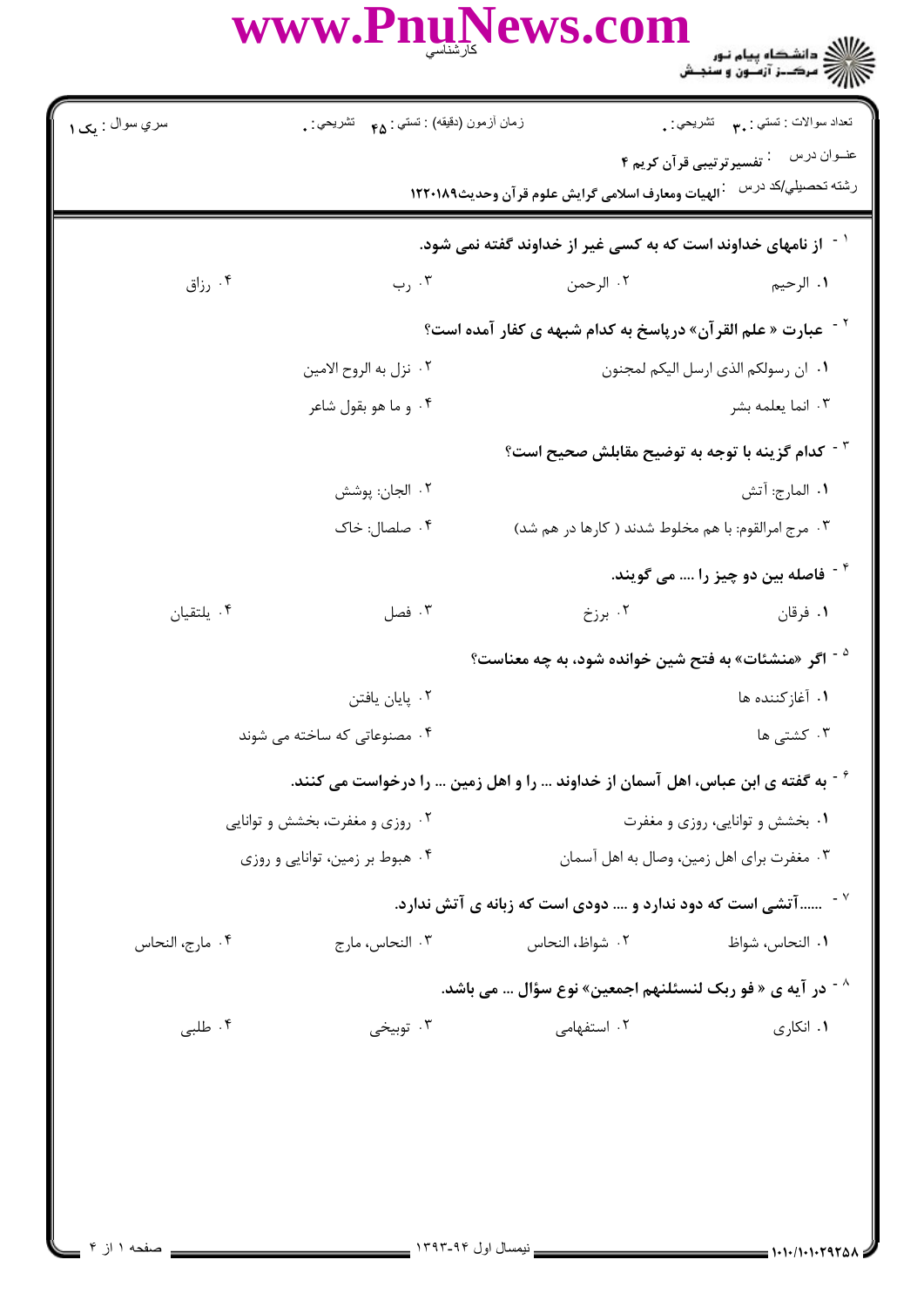|                                                                                                               | WWW.PnuNews.com                                          |                                                                    |                                                                                                                          |  |  |
|---------------------------------------------------------------------------------------------------------------|----------------------------------------------------------|--------------------------------------------------------------------|--------------------------------------------------------------------------------------------------------------------------|--|--|
| سري سوال : ۱ يک                                                                                               | زمان أزمون (دقيقه) : تستي : هم       تشريحي : .          |                                                                    | تعداد سوالات : تستي : ٣. تشريحي : .                                                                                      |  |  |
|                                                                                                               |                                                          |                                                                    | عنـوان درس      : تفسيرترتيبي قرآن كريم ۴<br>رشته تحصيلي/كد درس لـــ: الهيات ومعارف اسلامي گرايش علوم قر آن وحديث١٢٢٠١٨٩ |  |  |
| <sup>۹ -</sup> كدام گزینه ترجمه ی صحیح «و لمن خاف مقام ربه جنتان» است؟                                        |                                                          |                                                                    |                                                                                                                          |  |  |
|                                                                                                               | ۰۱ کسی که از خداوند بترسد، بهشت جایگاه اوست              |                                                                    |                                                                                                                          |  |  |
|                                                                                                               |                                                          |                                                                    | ۰۲ ترس از خدا عامل ورود به بهشت است                                                                                      |  |  |
|                                                                                                               | ۰۳ برای کسی که از مقام پروردگارش بترسد دو بهشت وجود دارد |                                                                    |                                                                                                                          |  |  |
|                                                                                                               |                                                          | ۰۴ آنکه تقوا پیشه کند، به رضوان الهی که همان بهشت حقیقی است می رسد |                                                                                                                          |  |  |
|                                                                                                               |                                                          |                                                                    | <sup>۱۰ -</sup> فی عینان تجریان.                                                                                         |  |  |
| ۰۴ هن                                                                                                         | $\circ$ $\cdot$ $\check{r}$                              | ۰۲ هما                                                             | $\mathsf{L} \cdot \mathsf{a}_{\sigma_1}$                                                                                 |  |  |
|                                                                                                               |                                                          |                                                                    | <sup>۱۱ -</sup> ضمیر «ها» در « متکئین علی فرش بطائنها من استبرق» به چه چیز برمی گردد؟                                    |  |  |
| ۰۴ بهشتیان                                                                                                    | ۰۳ متکئین                                                | ۲. بطائن                                                           | ١. فُرُش                                                                                                                 |  |  |
|                                                                                                               |                                                          |                                                                    | <sup>۱۲ -</sup> « هل» در آیه ی « هل جزاء الاحسان الا الاحسان» به چه معناست؟                                              |  |  |
| ۰۴ کیف                                                                                                        | $\mathsf{L}$ . ۱۳                                        | ۲. مِن                                                             | ۰۱ مَن                                                                                                                   |  |  |
|                                                                                                               |                                                          |                                                                    | <sup>۱۳ -</sup> کدام گزینه ترجمه ی « فوران می کنند یا می جوشند» می باشد؟                                                 |  |  |
| ۰۴ دان                                                                                                        | ۰۳ نضاختان                                               | ۰۲ ذات الاکمام                                                     | ٠١ تجريان                                                                                                                |  |  |
|                                                                                                               |                                                          |                                                                    | <sup>۱۴ -</sup> ضمیر« هنَّ» در آیه ی « فیهن خیرات حسان» به چه چیز بر می گردد؟                                            |  |  |
|                                                                                                               | ۰۲ حوریان بهشتی                                          |                                                                    | ۰۱ چهار چشمه که در بهشت جاری اند                                                                                         |  |  |
|                                                                                                               | ۰۴ بهشت های چهارگانه                                     |                                                                    | ۰۳ باغها                                                                                                                 |  |  |
|                                                                                                               |                                                          |                                                                    | <sup>۱۵ -</sup> کدام گزینه در مورد عبقر نادرست است؟                                                                      |  |  |
|                                                                                                               | ٠٢ لباس منقش                                             |                                                                    | ٠١ فرش باف                                                                                                               |  |  |
|                                                                                                               | ۰۴ سرزمين جنيان                                          |                                                                    | ۰۳ مردی که بالش آماده می کرد                                                                                             |  |  |
| ۱۶ - به گفته ی « ابن عباس» کدام یک از آیات سوره ی واقعه در مدینه نازل شده است؟                                |                                                          |                                                                    |                                                                                                                          |  |  |
|                                                                                                               | ٠١. و كنتم ازواجا ثلثهٔ<br>٢. افبهذا الحديث انتم مدهنون  |                                                                    |                                                                                                                          |  |  |
|                                                                                                               | ۰۴ اذا وقعت الواقعهٔ                                     |                                                                    | ۰۳ فروح و ريحان و جنهٔ نعيم                                                                                              |  |  |
| <sup>۱۷ -</sup> کدام یک از اصحاب رسول اکرم (ص) سوره ی واقعه را به منظور ازدیاد روزی به فرزندان خود آموزش داد؟ |                                                          |                                                                    |                                                                                                                          |  |  |
| ۰۴ عمر بن خطاب                                                                                                | ۰۳ عبدالله بن مسعود                                      | ۰۲ عبدالله بن عباس                                                 | ٠١ عثمان بن عفان                                                                                                         |  |  |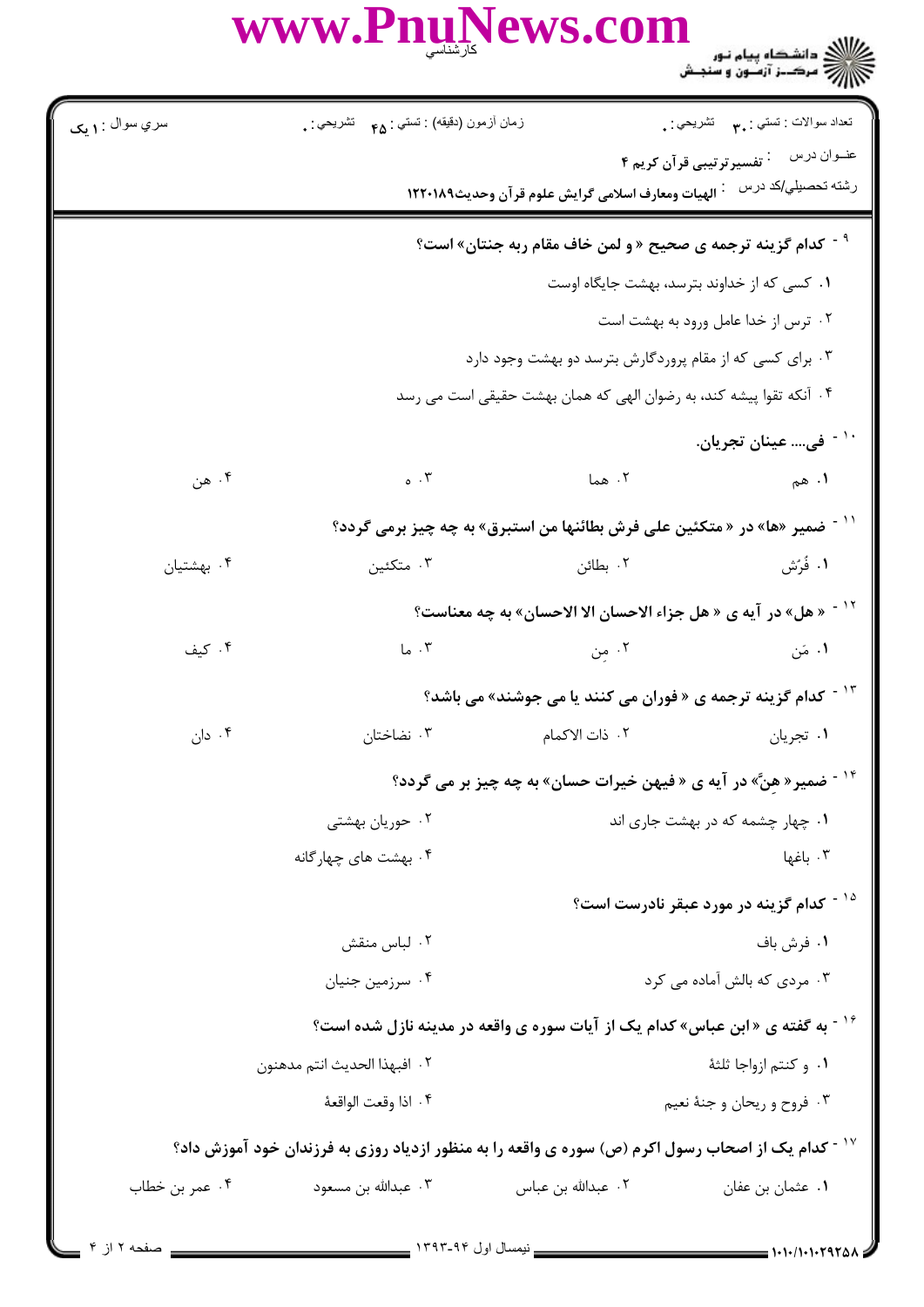|                        | WWW.PnuNews.com                                     |                                                   | ))))))) دانشگاه پیام نور<br>)))))) – مرکــز آزمــون و سنجـش                          |  |
|------------------------|-----------------------------------------------------|---------------------------------------------------|--------------------------------------------------------------------------------------|--|
| سري سوال : <b>۱ يک</b> | زمان أزمون (دقيقه) : تستي : ۴۵ $\bullet$ تشريحي : . |                                                   | تعداد سوالات : تستي : ٣. تشريحي : .                                                  |  |
|                        |                                                     |                                                   | عنــوان درس<br><sup>:</sup> تفسیرترتیبی قرآن کریم ۴                                  |  |
|                        |                                                     | الهيات ومعارف اسلامي گرايش علوم قرآن وحديث١٢٢٠١٨٩ | رشته تحصيلي/كد درس                                                                   |  |
|                        |                                                     |                                                   | <sup>۱۸ -</sup> کدام گزینه در مورد « خافضهٔ رافعهٔ» صحیح است؟                        |  |
|                        | ۰۲ از صفات قیامت است                                |                                                   | ۰۱ از اسامی قیامت است                                                                |  |
|                        | ۰۴ شروط وقوع قيامت است                              |                                                   | ۰۳ نشانه های قیامت است                                                               |  |
|                        |                                                     |                                                   | <sup>۱۹ -</sup> منظور از « ازواجا ثلثة» در سوره ی واقعه به ترتیب کدام است؟           |  |
|                        | ٢. اصحاب المشئمة، اصحاب الميمنة، سابقون             |                                                   | ٠١. اصحاب الميمنة، اصحاب المشئمة، سابقون                                             |  |
|                        | ۴ . سابقون، اصحاب المشئمهٔ، اصحاب الميمنهٔ          |                                                   | ٠٣ سابقون، اصحاب الميمنهٔ، اصحاب المشئمهٔ                                            |  |
|                        |                                                     |                                                   | <sup>۲۰ -</sup> کدام گزینه در مورد « اولئک المقربون» صحیح است؟                       |  |
|                        |                                                     |                                                   | ۰۱ مبتدا است برای خبر محذوف                                                          |  |
|                        |                                                     |                                                   | ٢. وصف اصحاب يمين است                                                                |  |
|                        |                                                     |                                                   | ۰۳ خبری است برای مبتدای محذوف                                                        |  |
|                        |                                                     |                                                   | ۰۴ وصف حال سابقون بوده و به اعتقاد برخی خبر است برای آیه ی قبل                       |  |
|                        |                                                     |                                                   | <sup>۲۱ -</sup> کدام گزینه با توجه به معنای مقابلش صحیح است؟                         |  |
|                        | ۰۲ صَلَّهٔ: جماعتی از زنان                          |                                                   | ١. صُلَّهٔ: جماعتي از مردان                                                          |  |
|                        | ۰۴ تَلَّهٔ: گروهي از زنان                           |                                                   | ۰۳ َنَلَّهٔ: گروه های سه گانه                                                        |  |
|                        |                                                     |                                                   | <sup>۲۲ -</sup> منظور از «یتخیرون» در آیه ی «وفاکههٔ مما یتخیرون »چیست؟              |  |
|                        |                                                     |                                                   | ٠١ قدرت انتخاب                                                                       |  |
|                        |                                                     |                                                   | ۰۲ دلیلی بر اختیاری بودن همه چیز                                                     |  |
|                        |                                                     |                                                   | ۰۳ تنها از میوه ها می توانند هر چه را می خواهند انتخاب کنند                          |  |
|                        |                                                     |                                                   | ۰۴ برای آنان در استفاده از میوه ها حرجی نیست .                                       |  |
|                        |                                                     |                                                   | <sup>7۳ -</sup> ضمیر «ها » در «لایسمعون فیها لغوا ولا تأثیما» به چه چیز بر می گردد ؟ |  |
| برزخ $\cdot$ ۴         | ۰۳ آخرت                                             | ۰۲ دنیا                                           | ۰۱ جنت                                                                               |  |
|                        |                                                     |                                                   | <sup>۲۴ -</sup> کدام گزینه ترجمه ی عبارت «و سایه ای کشیده شده » است ؟                |  |
| ۰۴ ترهقهم ذلهٔ         | ۰۳ وظل ممدود                                        | ٢. و ظل من يحموم                                  | ۱. و فرش مرفوعهٔ                                                                     |  |
|                        |                                                     |                                                   | <sup>۲۵ -</sup> ضمیر «ه» در عبارت «و اصلحنا له زوجه» به چه کسی بر می گردد ؟          |  |
| ۰۴ حضرت ايوب           | ۰۳ بهشتیان                                          | ۰۲ حضرت زکریا                                     | ۰۱ مؤمن                                                                              |  |
| _ صفحه ۳ از ۴          | __ نیمسال اول ۱۳۹۳-۹۴ ___                           |                                                   | 1.1.111179701                                                                        |  |

1.1.1.1.179201